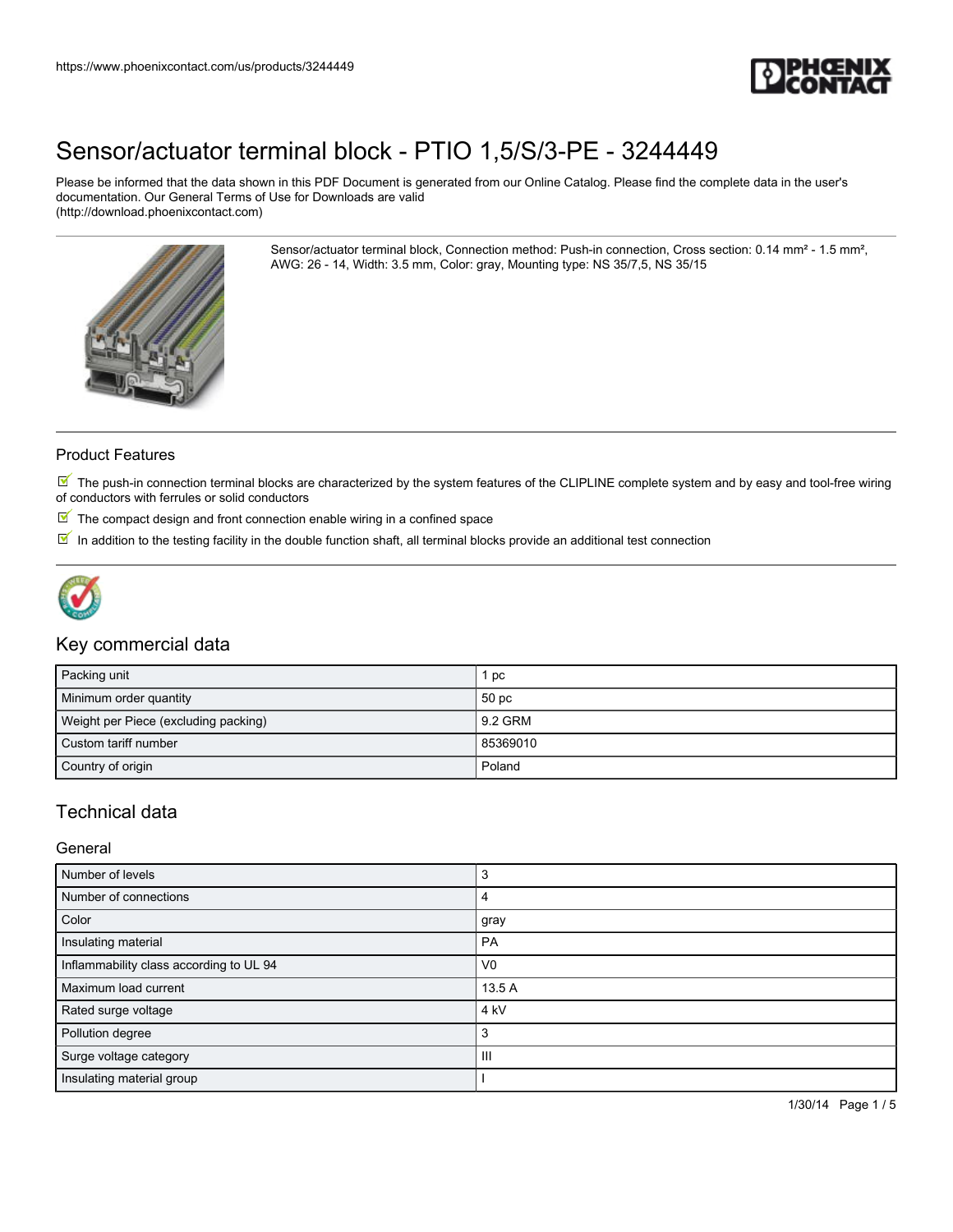

## Technical data

### General

| Connection in acc. with standard                                                   | IEC 60947-7-1 / IEC 60947-7-2       |
|------------------------------------------------------------------------------------|-------------------------------------|
| Nominal current I <sub>N</sub>                                                     | 13.5 A                              |
| Nominal voltage U <sub>N</sub>                                                     | 250 V                               |
| Open side panel                                                                    | ja                                  |
| Shock protection test specification                                                | DIN EN 50274 (VDE 0660-514):2002-11 |
| Back of the hand protection                                                        | guaranteed                          |
| Finger protection                                                                  | guaranteed                          |
| Surge voltage test setpoint                                                        | 4.8 kV                              |
| Result of surge voltage test                                                       | Test passed                         |
| Power frequency withstand voltage setpoint                                         | $1.5$ kV                            |
| Result of power-frequency withstand voltage test                                   | Test passed                         |
| Checking the mechanical stability of terminal points (5 x conductor<br>connection) | Test passed                         |
| Bending test rotation speed                                                        | 10 rpm                              |
| Bending test turns                                                                 | 135                                 |
| Bending test conductor cross section/weight                                        | $0.14$ mm <sup>2</sup> / $0.2$ kg   |
|                                                                                    | 1.5 mm <sup>2</sup> / 0.4 kg        |
| Result of bending test                                                             | Test passed                         |
| Conductor cross section tensile test                                               | $0.14 \, \text{mm}^2$               |
| Tractive force setpoint                                                            | 10N                                 |
| Conductor cross section tensile test                                               | $1.5$ mm <sup>2</sup>               |
| Tractive force setpoint                                                            | 40 N                                |
| Tensile test result                                                                | Test passed                         |
| Tight fit on carrier                                                               | <b>NS 35</b>                        |
| Setpoint                                                                           | 1 N                                 |
| Result of tight fit test                                                           | Test passed                         |
| Requirements, voltage drop                                                         | $\leq$ 3.2 mV                       |
| Result of voltage drop test                                                        | Test passed                         |
| Temperature-rise test                                                              | Test passed                         |
| Conductor cross section short circuit testing                                      | $1.5$ mm <sup>2</sup>               |
| Short-time current                                                                 | 0.18 kA                             |
| Short circuit stability result                                                     | Test passed                         |
| Ageing test for screwless modular terminal block temperature cycles                | 192                                 |
| Result of aging test                                                               | Test passed                         |
| Proof of thermal characteristics (needle flame) effective duration                 | 30 <sub>s</sub>                     |
| Result of thermal test                                                             | Test passed                         |
| Test specification, oscillation, broadband noise                                   | DIN EN 50155 (VDE 0115-200):2008-03 |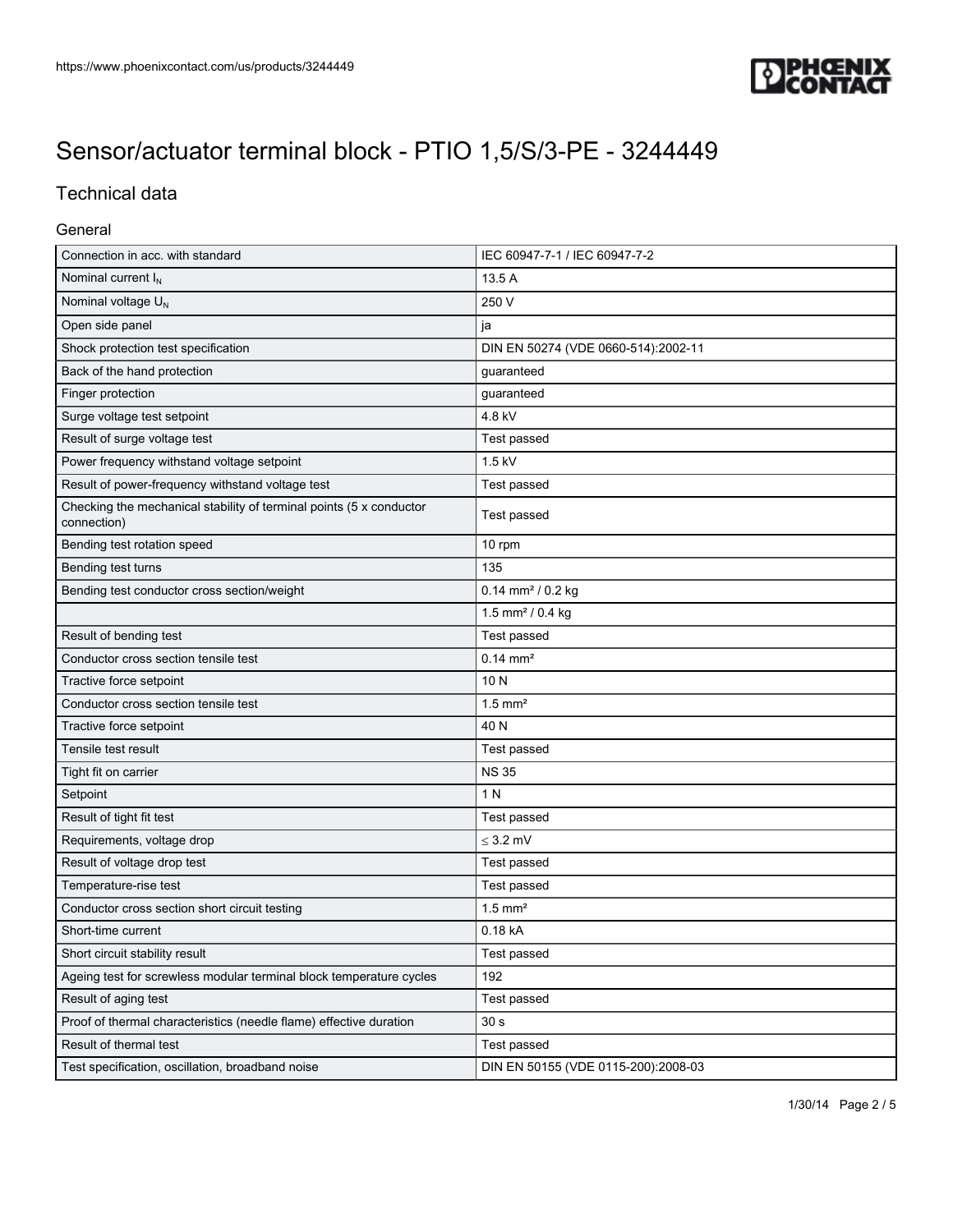

## Technical data

### General

| Test spectrum                                                         | Service life test category 2, bogie mounted |
|-----------------------------------------------------------------------|---------------------------------------------|
| Test frequency                                                        | $f_1 = 5$ Hz to $f_2 = 250$ Hz              |
| <b>ASD level</b>                                                      | 6.12 $(m/s^2)^2$ /Hz                        |
| Acceleration                                                          | 3.12 g                                      |
| Test duration per axis                                                | 5 h                                         |
| Test directions                                                       | X-, Y- and Z-axis                           |
| Oscillation, broadband noise test result                              | Test passed                                 |
| Test specification, shock test                                        | DIN EN 50155 (VDE 0115-200):2008-03         |
| Shock form                                                            | Half-sine                                   |
| Acceleration                                                          | 30 g                                        |
| Shock duration                                                        | 18 <sub>ms</sub>                            |
| Number of shocks per direction                                        | 3                                           |
| Test directions                                                       | X-, Y- and Z-axis (pos. and neg.)           |
| Shock test result                                                     | Test passed                                 |
| Temperature index, insulating material (DIN EN 60216-1 (VDE 0304-21)) | 130 °C                                      |
| Static insulating material application in cold                        | $-60 °C$                                    |

#### Dimensions

| Width            | $13.5 \text{ mm}$  |
|------------------|--------------------|
| Length           | $174.4 \text{ mm}$ |
| Height NS 35/7,5 | $141.5$ mm         |
| Height NS 35/15  | l 49 mm            |

#### Connection data

| Connection in acc. with standard                                           | IEC 60947-7-1 / IEC 60947-7-2 |
|----------------------------------------------------------------------------|-------------------------------|
| Connection method                                                          | Push-in connection            |
| Conductor cross section solid min.                                         | $0.14 \text{ mm}^2$           |
| Conductor cross section solid max.                                         | $1.5$ mm <sup>2</sup>         |
| Conductor cross section AWG/kcmil min.                                     | 26                            |
| Conductor cross section AWG/kcmil max                                      | 14                            |
| Conductor cross section stranded min.                                      | $0.14 \text{ mm}^2$           |
| Conductor cross section stranded max.                                      | $1.5$ mm <sup>2</sup>         |
| Min. AWG conductor cross section, stranded                                 | 26                            |
| Max. AWG conductor cross section, stranded                                 | 14                            |
| Conductor cross section stranded, with ferrule without plastic sleeve min. | $0.14 \text{ mm}^2$           |
| Conductor cross section stranded, with ferrule without plastic sleeve max. | $1.5$ mm <sup>2</sup>         |
| Conductor cross section stranded, with ferrule with plastic sleeve min.    | $0.14 \text{ mm}^2$           |
| Conductor cross section stranded, with ferrule with plastic sleeve max.    | 1 mm <sup>2</sup>             |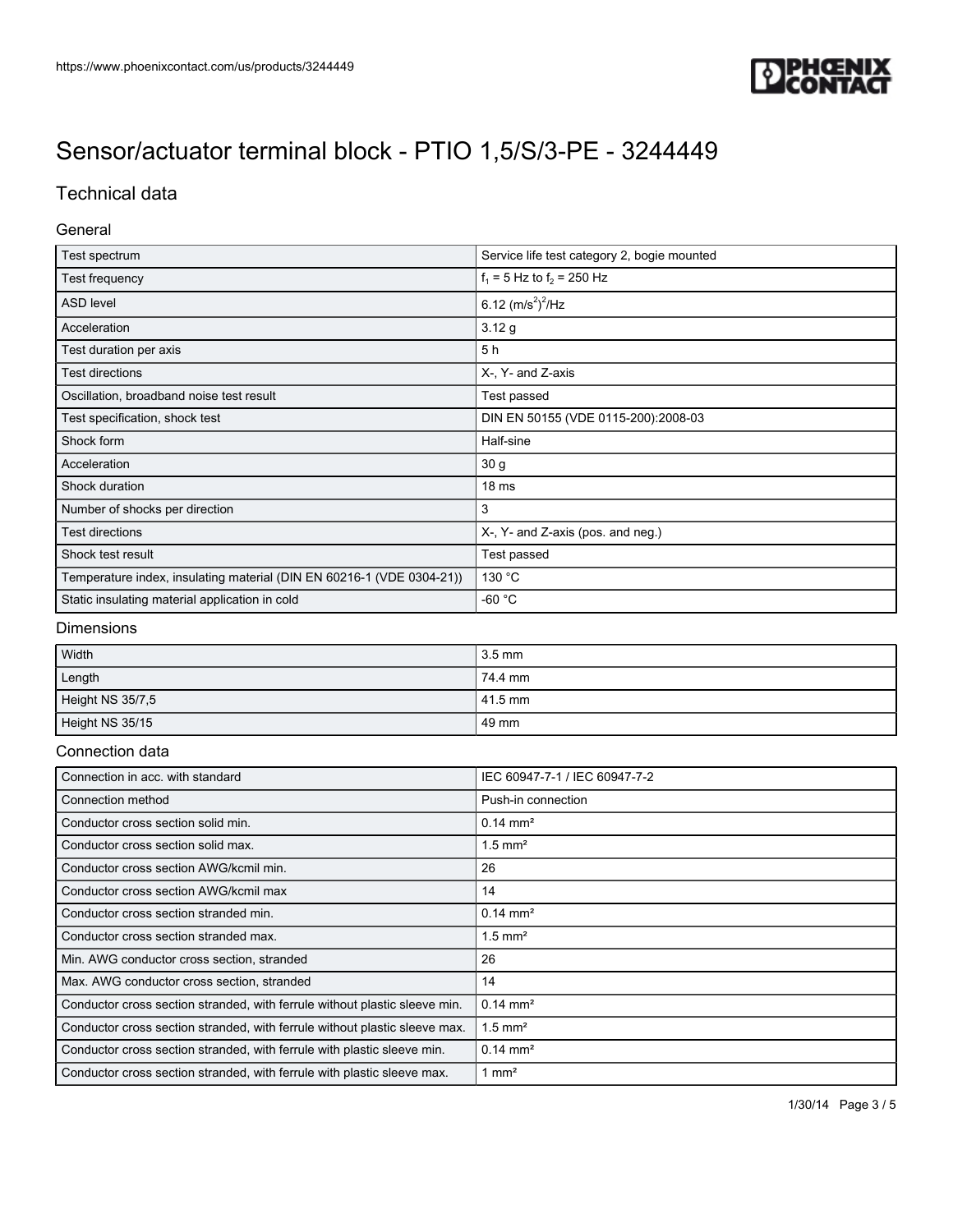

## Technical data

#### Connection data

| Stripping length          | 8 mm                           |
|---------------------------|--------------------------------|
| Internal cylindrical gage | ּ ה<br>Δ″<br>D<br>$\mathsf{A}$ |

## **Classifications**

### eCl@ss

| eCl@ss 4.0 | 27141118 |
|------------|----------|
| eCl@ss 4.1 | 27141118 |
| eCl@ss 5.0 | 27141118 |
| eCl@ss 5.1 | 27141118 |
| eCl@ss 6.0 | 27141128 |
| eCl@ss 7.0 | 27141128 |
| eCl@ss 8.0 | 27141128 |

## ETIM

| ETIM 3.0        | EC000897 |
|-----------------|----------|
| <b>ETIM 4.0</b> | EC000897 |
| ETIM 5.0        | EC000900 |

## UNSPSC

| UNSPSC 6.01          | 30211811 |
|----------------------|----------|
| <b>UNSPSC 7.0901</b> | 39121410 |
| UNSPSC 11            | 39121410 |
| <b>UNSPSC 12.01</b>  | 39121410 |
| UNSPSC 13.2          | 39121410 |

## Approvals

Approvals

#### Approvals

GOST

#### Ex Approvals

Approvals submitted